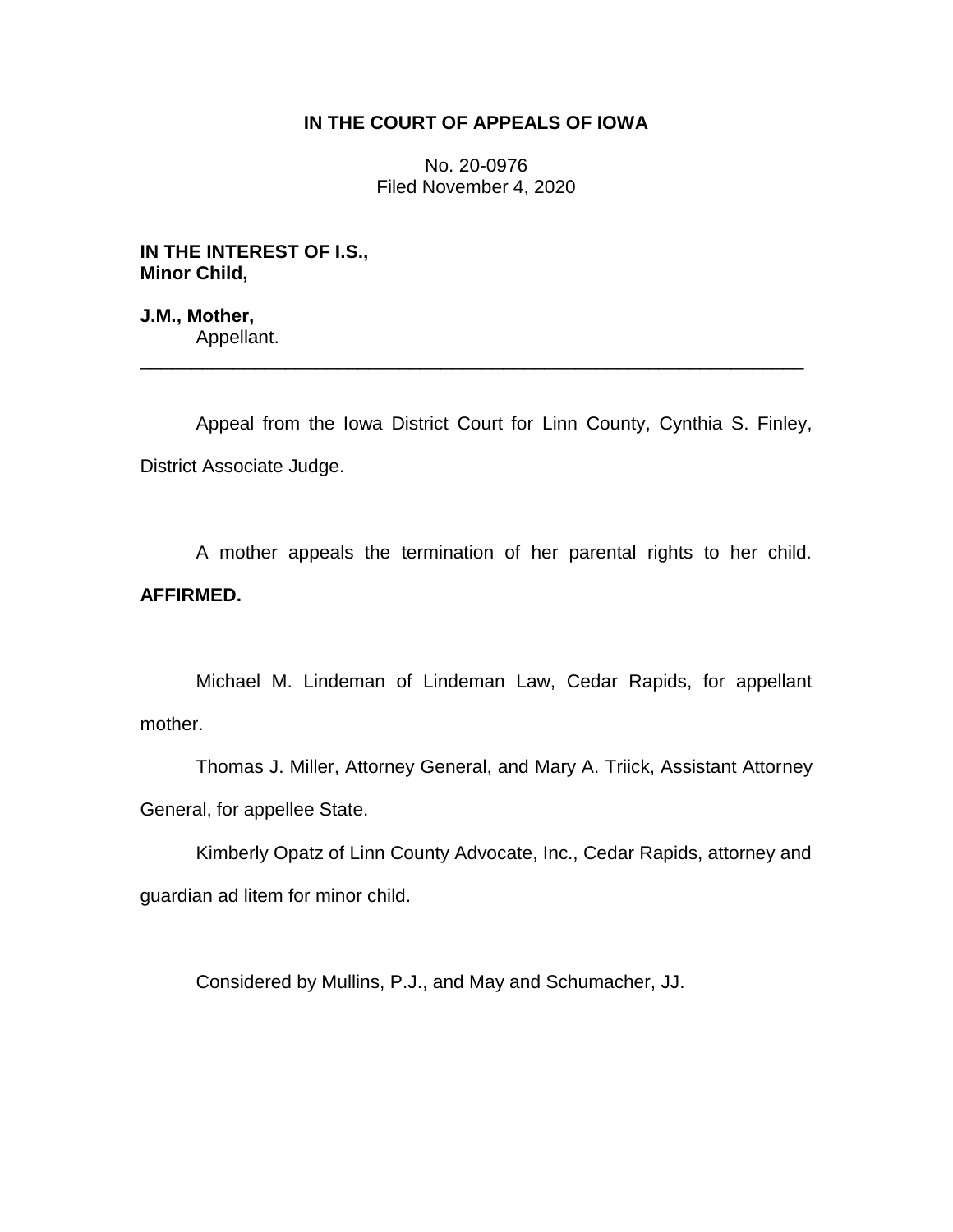#### **MULLINS, Presiding Judge.**

A mother appeals the termination of her parental rights to her minor child.<sup>1</sup> She challenges the juvenile court's denial of her motion to continue the termination hearing and argues the court erred in holding the hearing by video conference despite her refusal to waive her personal presence. She also argues the child could have been returned to her care at the time of the termination hearing, termination is contrary to the child's best interests, and the statutory exception to termination contained in Iowa Code section 232.116(3)(c) (2020) should have been applied.

## **I. Background Facts and Proceedings**

 $\overline{a}$ 

This family came to the attention of the Iowa Department of Human Services (DHS) in November 2018 upon allegations of the father using methamphetamine while caring for the child, who was born roughly a month earlier. $2$  The mother agreed to stay away from the father if she thought he relapsed. In February 2019, the child was adjudicated as in need of assistance pursuant to the parties' stipulation. In May, concerns arose that the parents had been drinking heavily for several days and were caring for the child while intoxicated. The child was removed from parental care and was not returned during the remainder of the proceedings. The mother continued to struggle with alcohol abuse. She began participating in substance-abuse treatment, mental-health treatment, and family treatment court in late 2019. In October, DHS recommended a three-month

 $1$  The father's parental rights were also terminated. He does not appeal.

 $2$  The mother's three other children were removed from her care in 2005 and were adjudicated children in need of assistance (CINA). Custody of the children was transferred to their fathers, and the cases were closed.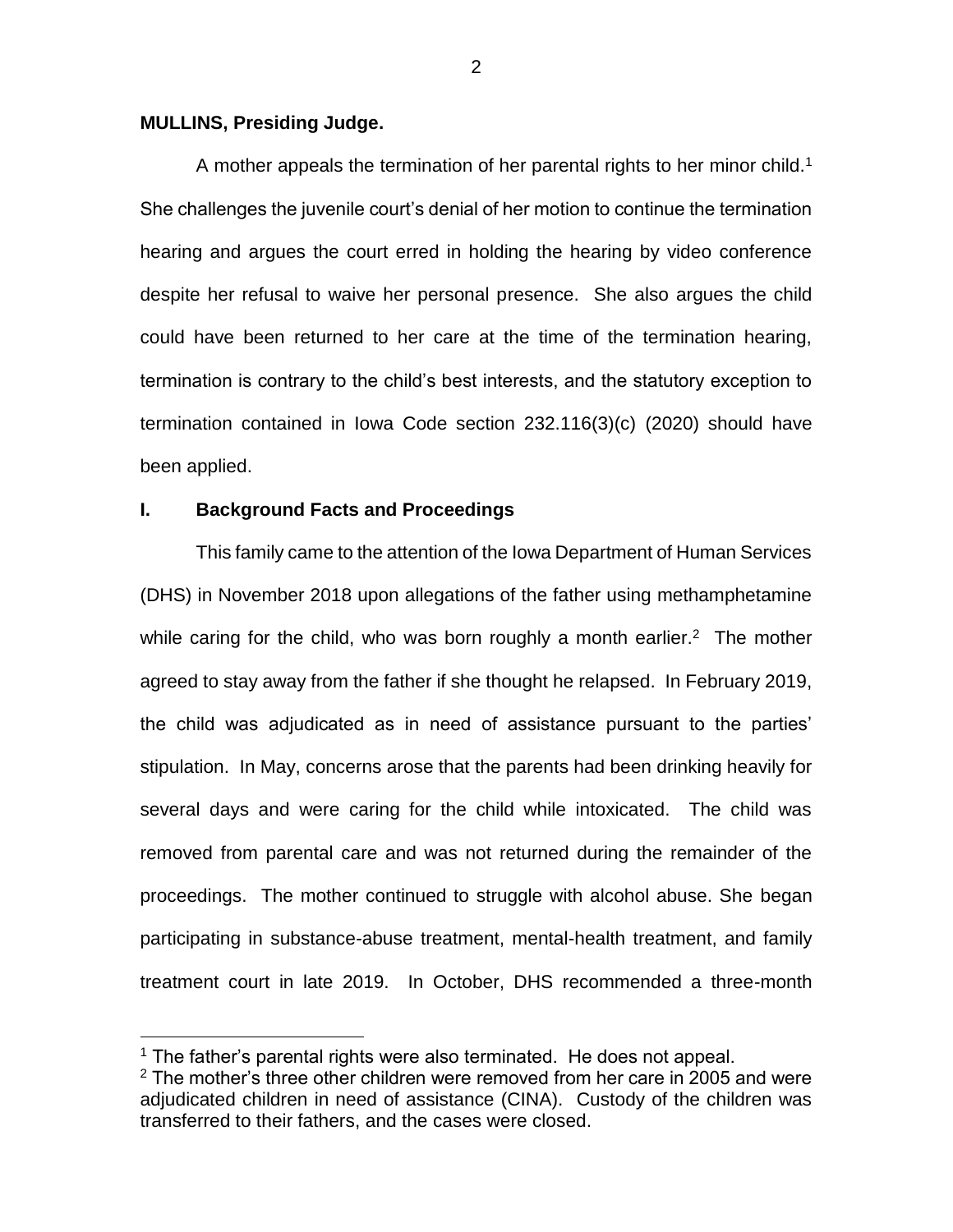extension based on the mother's progress. Then the mother relapsed in November, again in January 2020, and again in April 2020. And while the mother progressed to semi-supervised visitation in October 2019, her visits reverted to being fully supervised shortly thereafter due to her lack of participation in substance-abuse treatment and concerns for alcohol abuse.

In February 2020, DHS recommended, and the State filed, a petition for termination of parental rights. The mother worked her way back to semisupervised visits in March, but visits were moved to an electronic format in April due to COVID-19. In light of this, the mother's electronic visits with the child were increased in frequency.

The termination matter was set for final pretrial conference on June 3, and trial on June 8. On April 6, the supreme court entered an order containing the following provision:

Those hearings that are set between April 6, 2020 and June 15, 2020 should either be continued until after June 15, 2020 or should ONLY be conducted by video or phone conferencing. Uncontested hearings should use remote technology. Contested hearings, such as a contested adjudication hearing or termination hearing, may be conducted via remote technology if all parties agree, and thereafter file a written waiver of personal appearance or waive such appearance on the record. If one party objects to proceeding by phone, and the juvenile court believes the matter should nonetheless go forward and not be postponed, then the court can order telephonic testimony.

Iowa Supreme Ct. Supervisory Order, *In the Matter of Ongoing Provisions for* 

*Coronavirus/COVID-19 Impact on Child Welfare and Juvenile Justice Youth and* 

*Families* ¶7 (Apr. 6, 2020), *available at* https://www.iowacourts.gov/collections/48

8/files/1079/embedDocument/.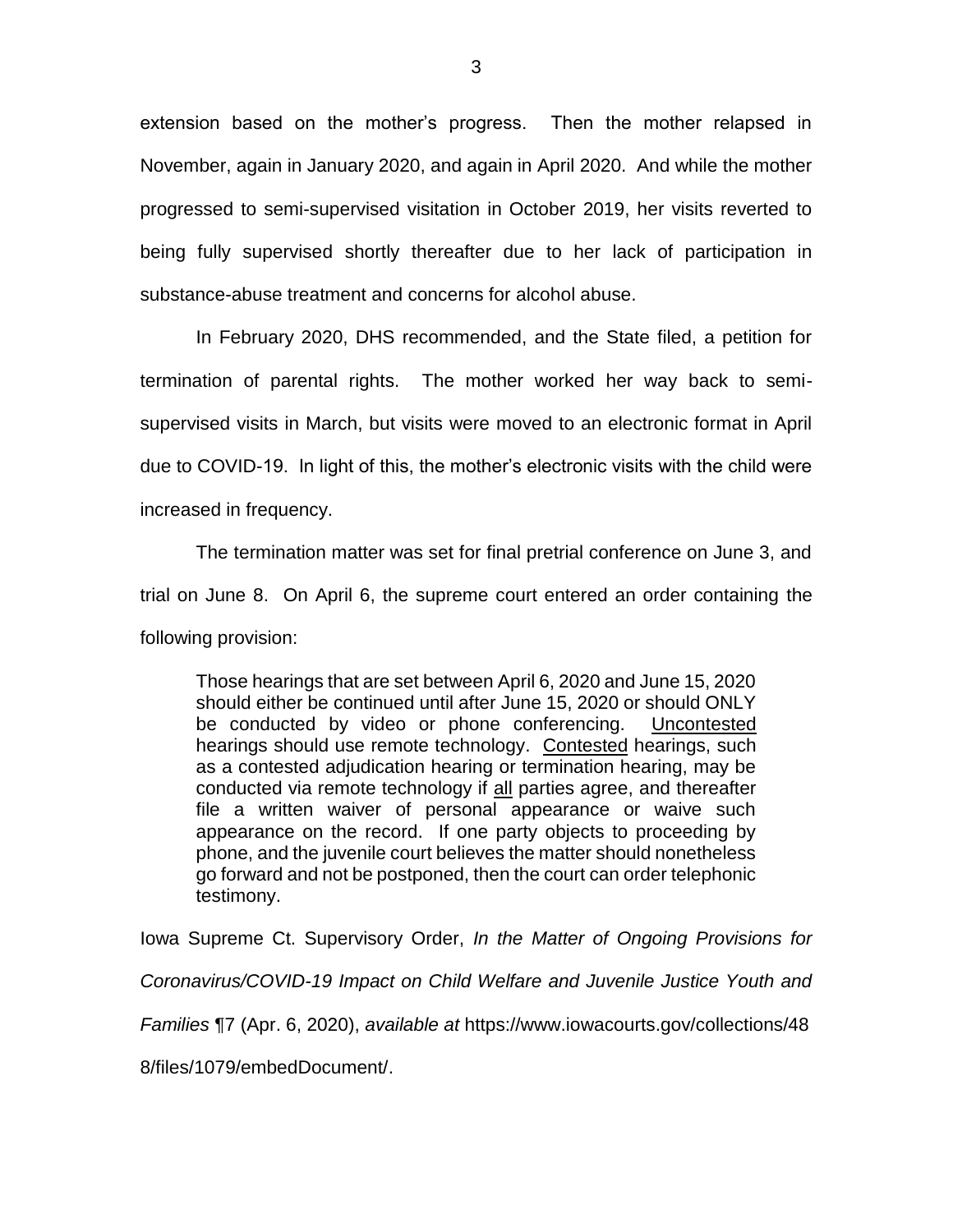On May 22, the supreme court entered another order providing: "Nondelinquency juvenile matters set to commence before July 13, 2020 shall either be continued to a date no earlier than July 13, 2020 or conducted with the parties and/or participants appearing remotely using videoconference or telephone at the discretion of the court." Iowa Supreme Ct. Supervisory Order, *In the Matter of Ongoing Provisions for Coronavirus/COVID-19 Impact on Court Services* ¶41 (May 22, 2020), *available at* https://www.iowacourts.gov/collections/499/files/1093/emb edDocument/.

On May 28, the mother filed a motion to continue trial, in which she demanded personal appearance at trial and noted her refusal to waive the same. The court considered the motion at the June 3 pretrial conference, at which the State and guardian ad litem resisted a continuance, arguing the child's need for permanency outweighed any disadvantages of conducting the trial by video conference. The court ruled on the motion to continue as follows:

[T]he child is approximately 19 months old and has been removed from parental care for over a year. The court finds that her need for permanency dictates that this matter not be delayed for another several months in order to schedule a face-to-face trial. The Court has arranged for the matter to proceed via video means. This will allow the witnesses to be viewed by the parties as they testify. The mother has, for many weeks, participated in Family Treatment Court via a video platform and has shown herself adept at doing so. If the mother and counsel wish, nothing prohibits them from being in the same location during the trial. If they choose not to do so, the court will make time after each witness' testimony for the parties to confer with their clients in private before continuing with the next witness. The court finds that the best interest of the child weighs in favor of continuing with the trial as scheduled with those provision[s] made to allow for the mother's participation remotely. The mother's motion to continue is denied.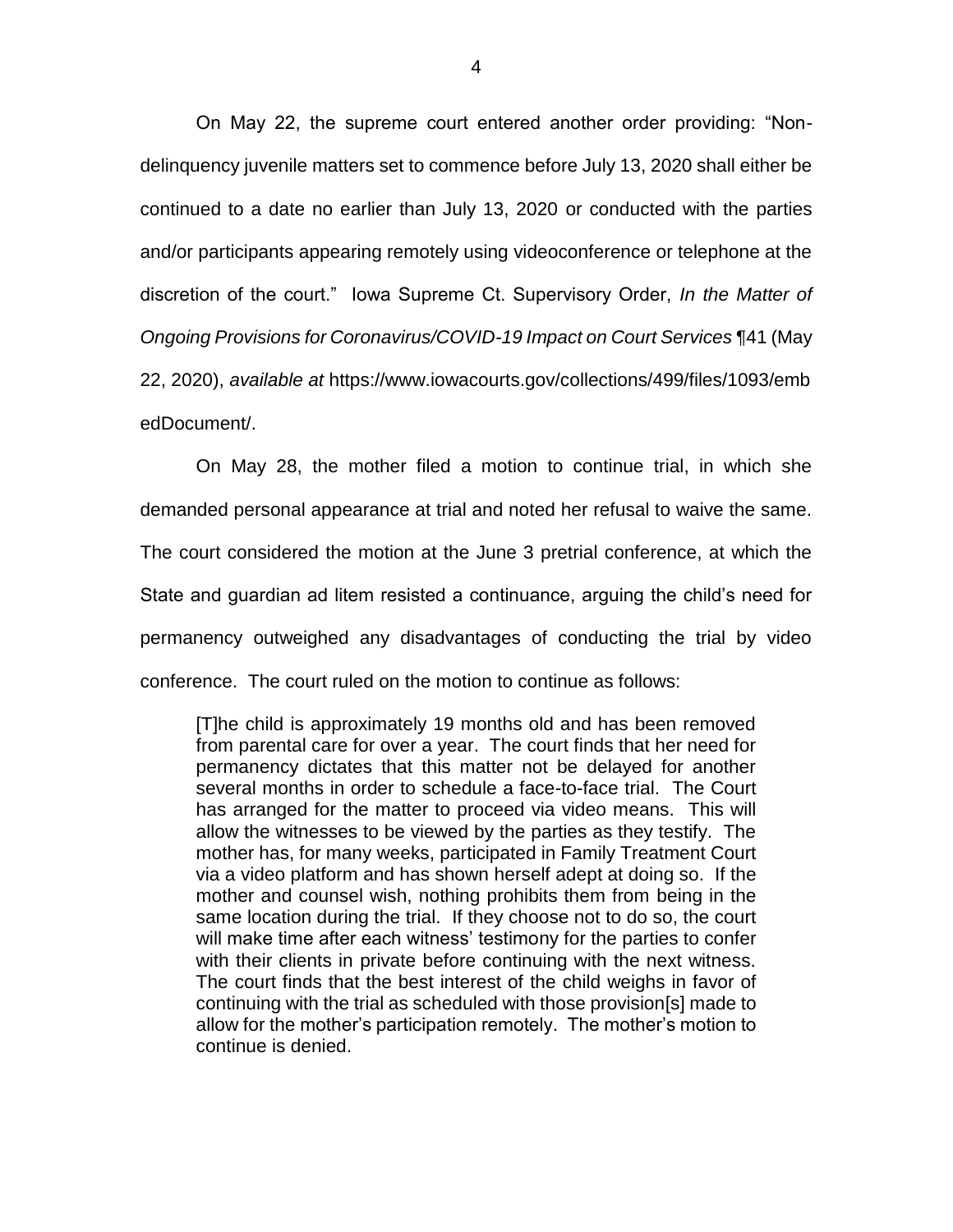Trial was conducted on June 8 and 22, after which the juvenile court terminated the mother's parental rights pursuant to Iowa Code section 232.116(1)(h). The mother appeals.

#### **II. Standard of Review**

Appellate review of orders terminating parental rights and constitutional claims is de novo. *In re L.T.*, 924 N.W.2d 521, 526 (Iowa 2019); *In re C.M.*, 652 N.W.2d 204, 209 (Iowa Ct. App. 2002). Our primary consideration is the best interests of the child, *In re J.E.*, 723 N.W.2d 793, 798 (Iowa 2006), the defining elements of which are the child's safety and need for a permanent home. *In re H.S.*, 805 N.W.2d 737, 748 (Iowa 2011). However, we review the denial of a motion to continue for an abuse of discretion, which occurs "when 'the decision is grounded on reasons that are clearly untenable or unreasonable,' such as 'when it is based on an erroneous application of the law.'" *In re A.H.*, \_\_\_ N.W.2d \_\_\_, \_\_\_, 2020 WL 4201762, at \*3 (Iowa Ct. App. 2020) (quoting *In re M.D.*, 921 N.W.2d 229, 232 (Iowa 2018)).

## **III. Analysis**

 $\overline{a}$ 

## A. Motion to Continue

We begin with the denial of the mother's motion to continue. The mother appears to argue the denial of her motion to continue violated her constitutional rights to due process and to confront witnesses. $3$  But, as to the due process

<sup>&</sup>lt;sup>3</sup> The mother specifically points out that she "was unable to effectively communicate with her counsel, unable to present physical rebuttal evidence she was asked about, and unable to fully engage in the process or even hear parts of the proceeding." The record belies her claims. The mother was provided frequent breaks to consult with counsel, of which she took advantage. And the mother fails to point to what physical evidence she would have liked submitted, nor did she ask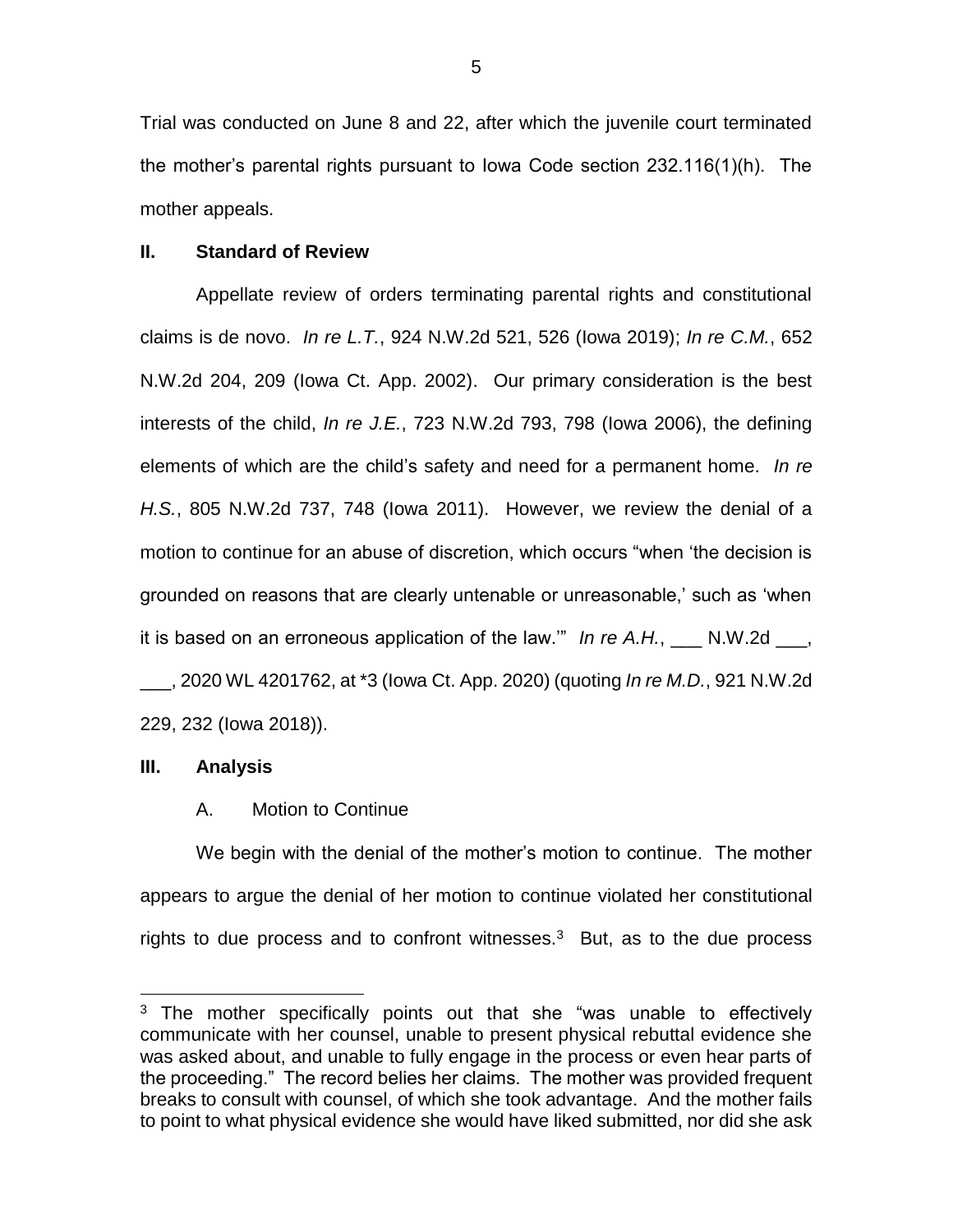challenge, the mother participated in the entire hearing, the court provided additional safeguards in the form of frequent breaks for consultation, and we recently struck a balance between the interest of permanency for children and one's interest in participating in a termination hearing in person, and we found conducting a termination hearing by electronic means when the circumstances do not permit in-person attendance did not violate due process. *Id.* at \*5–9. We find the mother's due process rights were likewise not violated here. As to the claimed violation of the mother's right to confront witnesses, we repeat there is no constitutional "right to confront witnesses outside the context of a criminal proceeding." *Id.* at \*5 n.9. Lastly, we disagree with any implication by the mother that the juvenile court may only order a telephonic hearing to proceed over objection when emergency circumstances are present. The relevant provision from our supreme court's order simply leaves it to the juvenile court to decide whether the matter should proceed. In any event, where, as here, the limitations period has lapsed, we view termination proceedings with a sense of urgency. *See In re C.B.*, 611 N.W.2d 489, 495 (Iowa 2000).

B. Sufficiency of the Evidence

 $\overline{a}$ 

The mother appears to challenge the sufficiency of the evidence supporting the statutory ground for termination cited by the juvenile court, as she passively argues "there is no clear and convincing evidence that the child could not be returned to [her] care." *See* Iowa Code § 232.116(1)(h)(4). But the mother

that the record be left open for the purpose of submitting the alleged evidence. And, while there were some technical difficulties during trial, the court took remedial action after each such instance, such as directing that questions or answers be read back when there were sound or connection issues.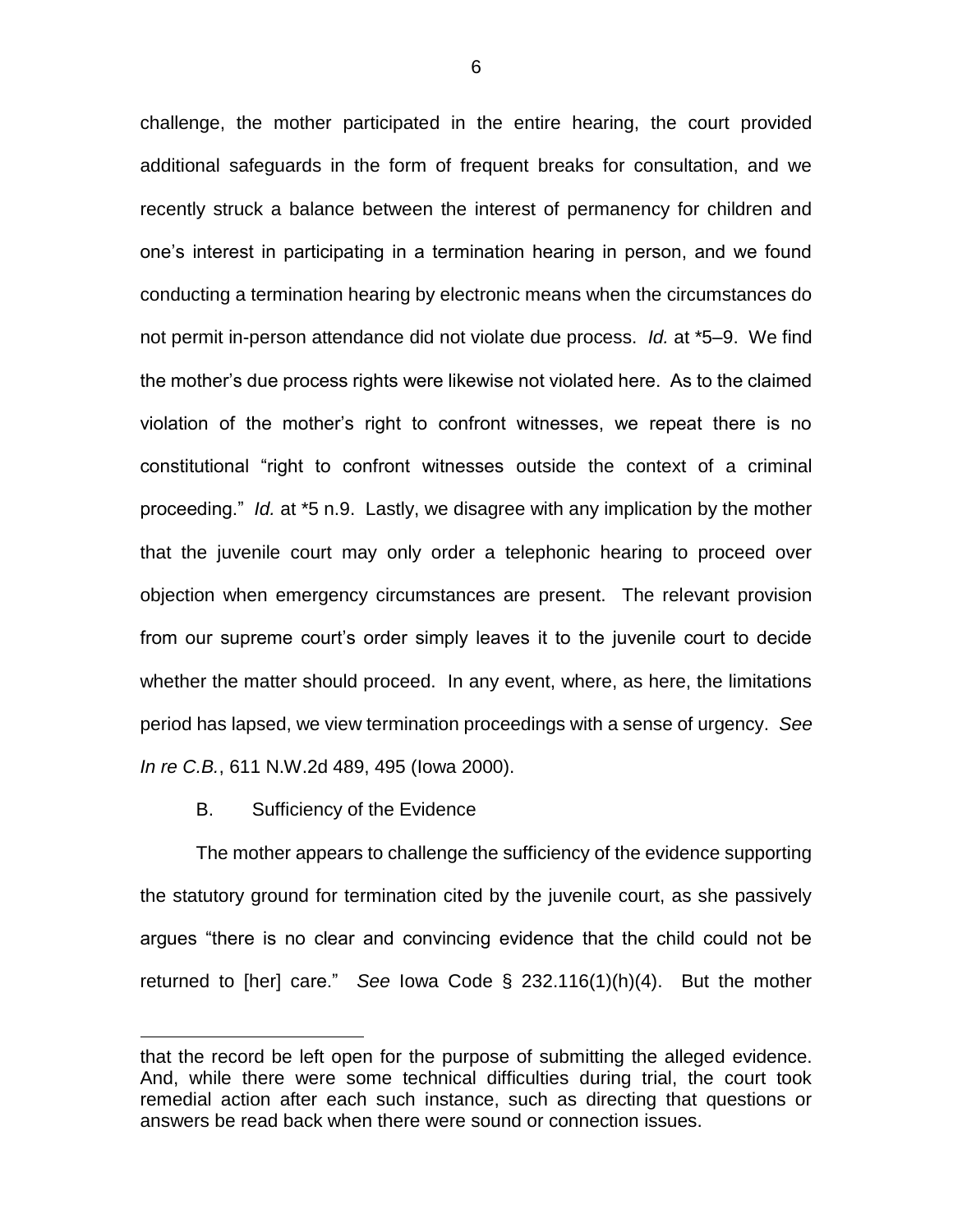demonstrated an inability to maintain long-term sobriety, which resulted in lack of progression in visitation. While the mother progressed to semi-supervised visitation in October 2019, her visits reverted to being fully supervised due to her lack of participation in substance-abuse treatment and concerns for alcohol abuse. The mother worked her way back to semi-supervised visits in March 2020, but visits were moved to an electronic format in April due to COVID-19. By the time of the June termination hearing, neither the family safety, risk, and permanency (FSRP) or DHS workers were able to recommend semi-supervised visits, let alone return to parental custody, due to the mother's recent erratic behavior. The FSRP worker testified to her continuing concerns for the mother's mental health and inability to maintain long-term sobriety. The worker also testified the mother was not in a position to have semi-supervised visitation and she would not be in a position to have semi-supervised visits "any time soon." The DHS worker was unable to recommend the child be returned to the mother's care due to her pattern of relapses, deterioration of her mental health, and resulting erratic behavior. Even the mother's close friend agreed the child could not be returned to the mother's care at the time of the termination hearing, noting the mother needed to continue participating in services and progress in her level of visitation. We find the evidence clear and convincing that the child could not be returned to the mother's care at the time of the termination hearing.

C. Best Interests

Next, the mother contends termination is contrary to the child's best interests. In determining whether termination is in the best interests of a child, we "give primary consideration to the child's safety, to the best placement for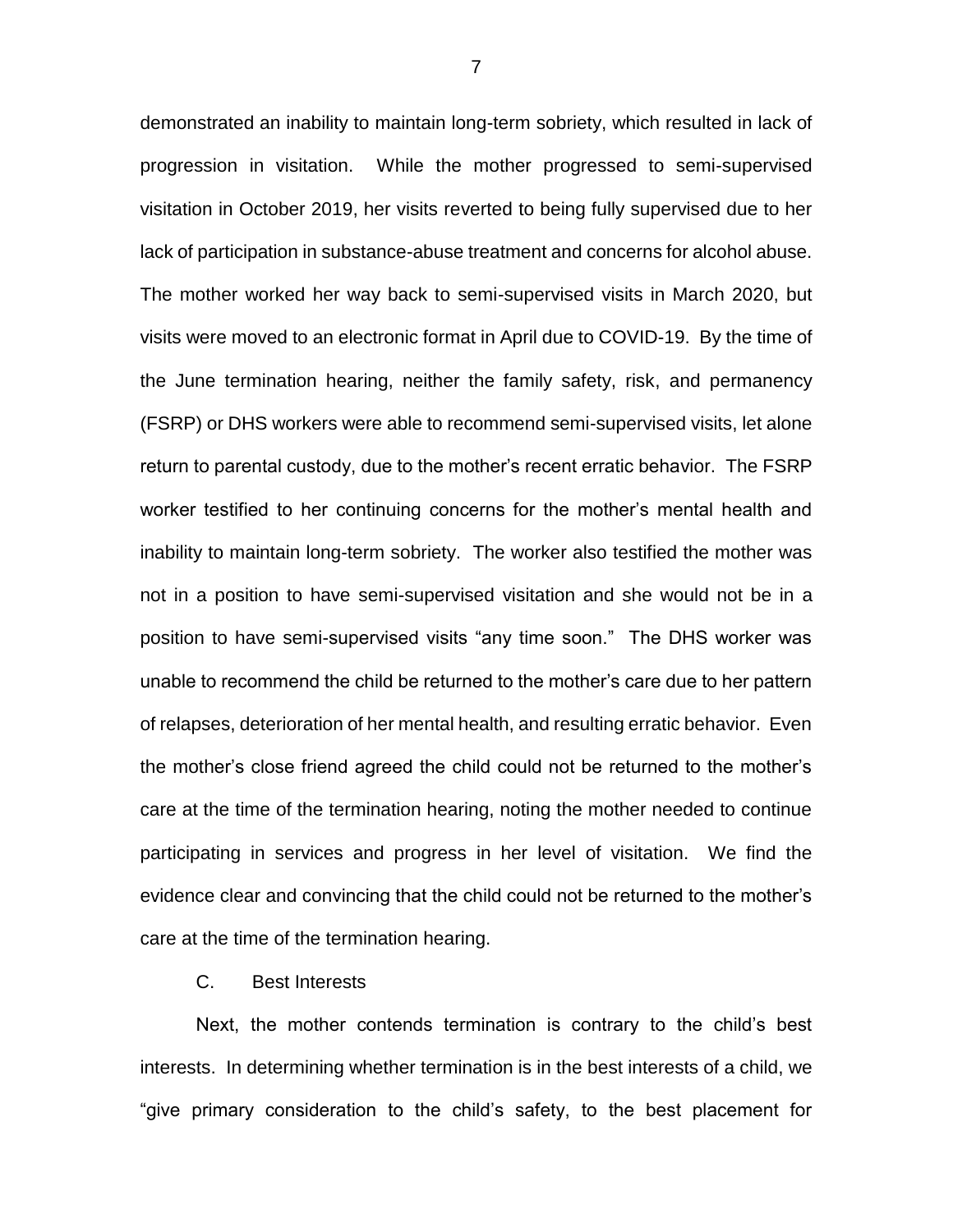furthering the long-term nurturing and growth of the child, and to the physical, mental, and emotional condition and needs of the child." Iowa Code § 232.116(2).

As noted, the defining elements of a child's best interests are safety and need for a permanent home. *H.S.*, 805 N.W.2d at 748. While the mother's close friend testified to her belief the mother is on a "corrective path" and has the ability to provide care for the child, a de novo review of the record discloses the mother's pattern of short stints of sobriety followed by relapse. The mother largely bases her best-interests claim on the fact that she has engaged in services. But what is most troubling is the mother's repeated relapses occurred while she was engaged in substance-abuse treatment, mental-health therapy, Alcoholics Anonymous, family treatment court, and other programming. "We hold no crystal ball, and to some extent, the [best-interests] determination must be made upon past conduct." *In re M.M.*, No. 16-1685, 2016 WL 7395788, at \*4 (Iowa Ct. App. Dec. 21, 2016). Alcoholism is a crippling affliction. While we hope the mother prevails in her battle with the disease, "we cannot deprive a child of permanency after the State has proved a ground for termination" upon such sentiments. *See In re A.B.*, 815 N.W.2d 764, 777 (Iowa 2012). The mother has had ample time and resources to remedy the need for removal but has failed to do so. "It is simply not in the best interests of children to continue to keep them in temporary foster homes while the natural parents get their lives together." *Id.* at 778 (citation omitted).

This is unquestionably one of those unfortunate cases in which a parent progresses and regresses, the progress is not enough to have the child returned to their care, and matters simply reach a point at which the child's best interests command permanency and stability.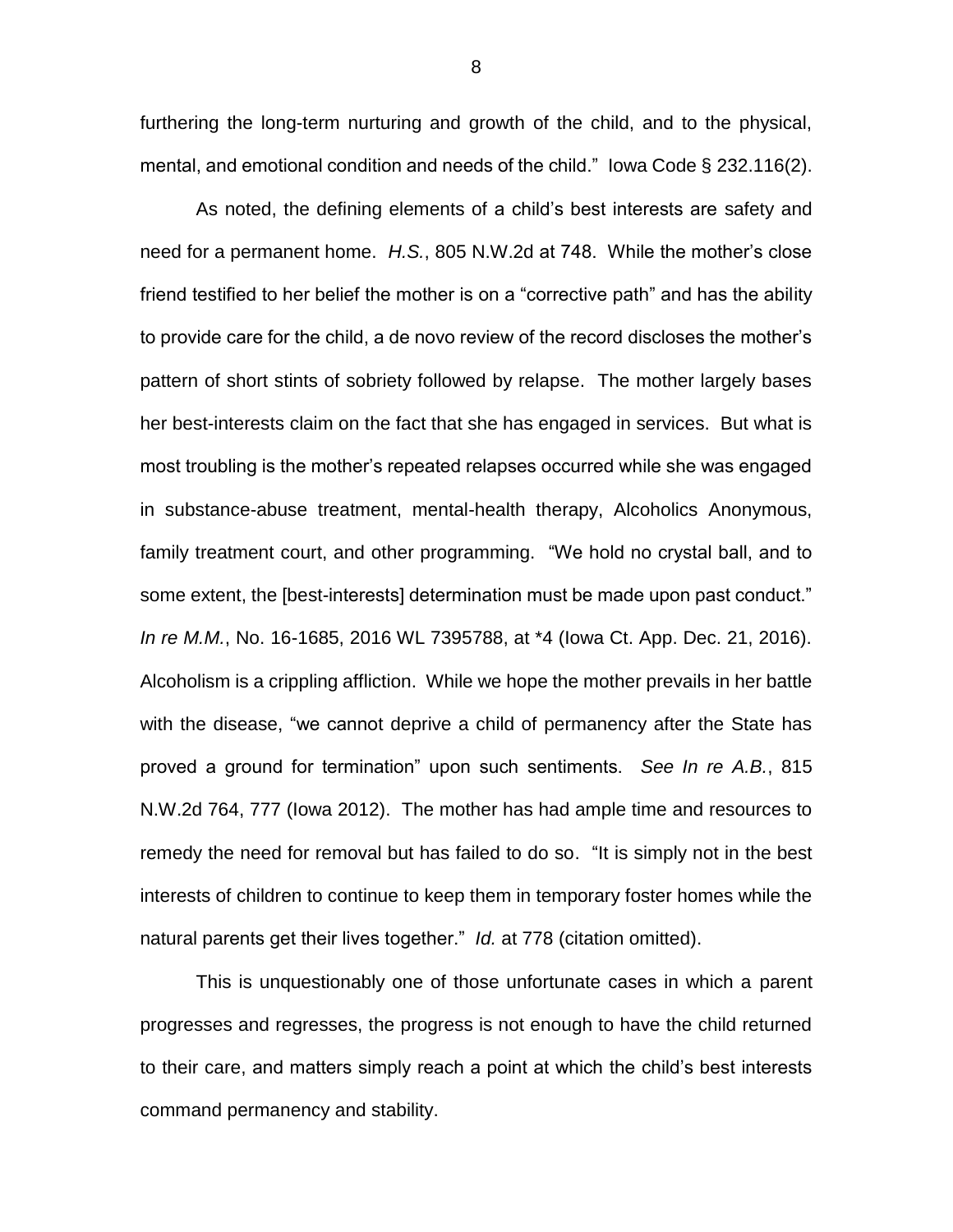There are a number of stern realities faced by a juvenile judge in any case of this kind. Among the most important is the relentless passage of precious time. The crucial days of childhood cannot be suspended while parents experiment with ways to face up to their own problems. Neither will childhood await the wanderings of judicial process. The child will continue to grow, either in bad or unsettled conditions or in the improved and permanent shelter which ideally, at least, follows the conclusion of a juvenile proceeding.

The law nevertheless demands a full measure of patience with troubled parents who attempt to remedy a lack of parenting skills. In view of this required patience, certain steps are prescribed when termination of the parent-child relationship is undertaken under Iowa Code chapter 232. But, beyond the parameters of chapter 232, patience with parents can soon translate into intolerable hardship for their children.

*In re A.C.*, 415 N.W.2d 609, 613 (Iowa 1987). We find termination to be in the child's best interests.

#### D. Statutory Exception

To the extent the mother requests the application of the statutory exception to termination contained in Iowa Code section 232.116(3)(c), while we acknowledge a bond between the mother and child, we conclude she failed to meet her burden to show "that the termination would be detrimental to the child . . . due to the closeness of the parent-child relationship," especially given the child's young age and removal from the mother for most of her short life. *See In re A.S.*, 906 N.W.2d 467, 476 (Iowa 2018) (noting the parent bears burden to establish an exception to termination). While the FSRP worker acknowledged a bond between the mother and child, she opined termination would not affect the child's emotional health and stability. The DHS worker likewise acknowledged a bond between the mother and child but opined the child "is young enough to be able to move forward without any great impact" resulting from termination, and the child is bonded to her pre-adoptive foster family.